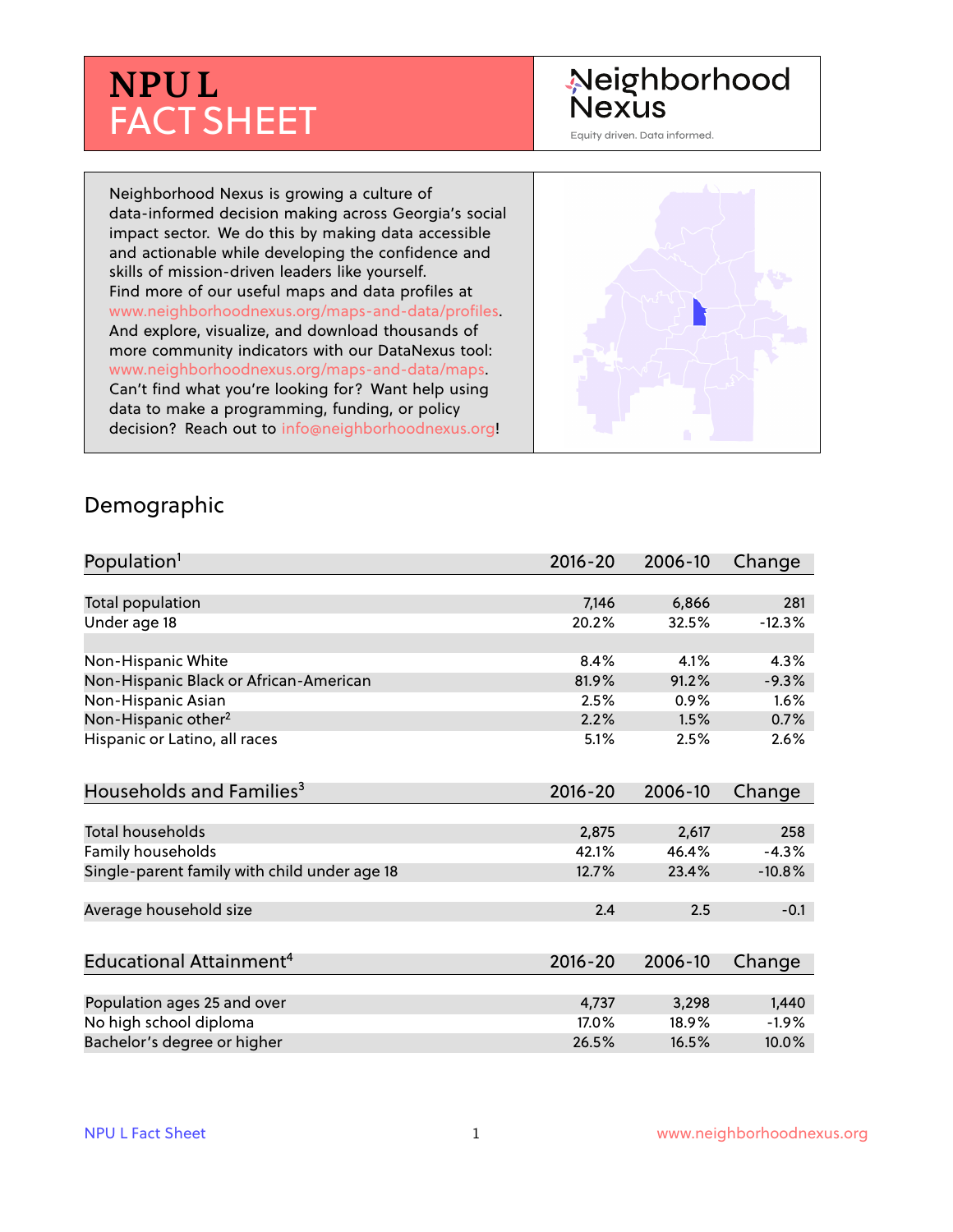## Change Measures, continued...

| Employment <sup>5</sup>                            | $2016 - 20$ | 2006-10     | Change   |
|----------------------------------------------------|-------------|-------------|----------|
|                                                    |             |             |          |
| Total workers residing in NPU                      | 2,583       | 2,129       | 454      |
| Workers with earnings \$1250/month or less         | 27.9%       | 43.2%       | $-15.3%$ |
| Workers with earnings \$1251/month to \$3333/month | 41.2%       | 49.0%       | $-7.8%$  |
| Workers with earnings greater than \$3333/month    | 30.9%       | 7.8%        | 23.1%    |
| Total jobs located in NPU                          | 3,002       | 2,898       | 104      |
| Jobs with earnings \$1250/month or less            | 26.7%       | 45.2%       | $-18.5%$ |
| Jobs with earnings \$1251/month to \$3333/month    | 32.6%       | 33.6%       | $-1.0%$  |
|                                                    | 40.6%       |             |          |
| Jobs with earnings greater than \$3333/month       |             | 21.2%       | 19.5%    |
| Jobs/workers ratio                                 | 1.2         | 1.4         | $-0.2$   |
|                                                    | $2016 - 20$ | 2006-10     | Change   |
| Income and Poverty <sup>6</sup>                    |             |             |          |
| Median household income                            | \$33,108    | \$23,013    | \$10,095 |
|                                                    |             |             |          |
| Population for whom poverty status is determined   | 7,069       | 6,672       | 398      |
| Population below poverty                           | 39.0%       | 42.0%       | $-2.9%$  |
| Housing <sup>7</sup>                               | 2016-20     | 2006-10     | Change   |
|                                                    |             |             |          |
| Total housing units                                | 3,941       | 4,495       | $-554$   |
| Occupied housing units                             | 72.9%       | 58.2%       | 14.7%    |
| Vacant housing units                               | 27.1%       | 41.8%       | $-14.7%$ |
| Occupied housing units                             |             | 2,617       | 258      |
|                                                    | 2,875       |             |          |
| Owner occupied housing units                       | 15.8%       | 14.0%       | 1.9%     |
| Renter occupied housing units                      | 84.2%       | 86.0%       | $-1.9%$  |
| Access to a Vehicle <sup>8</sup>                   | $2016 - 20$ | 2006-10     | Change   |
|                                                    |             |             |          |
| Occupied housing units                             | 2,875       | 2,617       | 258      |
| No vehicle available                               | 36.4%       | 42.4%       | $-6.0%$  |
|                                                    |             |             |          |
| Crime Rates, per 10,000 Population <sup>9</sup>    | 2017-21     | $2012 - 16$ | Change   |
|                                                    |             |             |          |
| All Part I crimes                                  | 935.6       | 1,315.8     | $-380.2$ |
| Violent crime                                      | 167.9       | 238.2       | $-70.3$  |
| Murder                                             | 4.5         | 7.9         | $-3.4$   |
| Robbery                                            | 47.3        | 111.6       | $-64.3$  |
| Aggravated assault                                 | 116.1       | 118.7       | $-2.5$   |
| Property crime                                     | 767.7       | 1,077.6     | $-310.0$ |
| <b>Burglary</b>                                    | 105.5       | 238.5       | $-133.0$ |
| Larceny                                            | 574.8       | 688.3       | $-113.5$ |
| Vehicle theft                                      | 87.3        | 150.8       | $-63.5$  |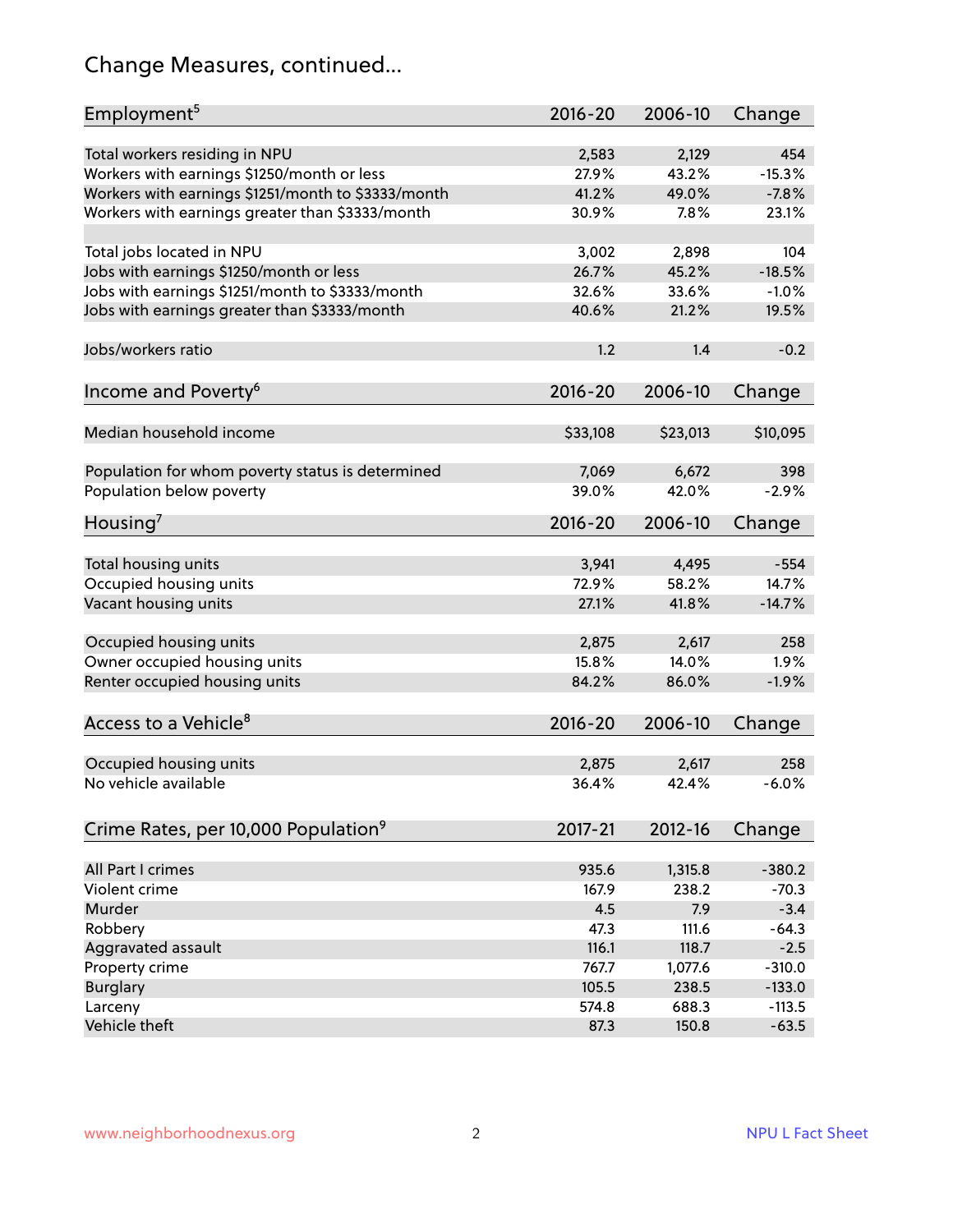## Current Data: Demographic

| Sex and Age, 2016-20 <sup>10</sup>                    | Estimate        | Margin of Error |
|-------------------------------------------------------|-----------------|-----------------|
| Total population                                      | 7,146           | $\pm 784$       |
| Male                                                  | 45.7%           | $\pm$ 7.5%      |
| Female                                                | 54.3%           | $\pm 2.2\%$     |
| Under 5 years                                         | 5.8%            | ±1.9%           |
| 5 to 9 years                                          | 5.3%            | ±2.4%           |
| 10 to 14 years                                        | 6.1%            | $\pm 2.3\%$     |
| 15 to 19 years                                        | 5.4%            | $\pm 2.0\%$     |
| 20 to 24 years                                        | 11.1%           | $\pm 2.5\%$     |
| 25 to 34 years                                        | 21.6%           | $\pm$ 3.1%      |
| 35 to 44 years                                        | 11.2%           | $\pm 2.5\%$     |
| 45 to 54 years                                        | 10.1%           | $\pm 2.1\%$     |
| 55 to 59 years                                        | 5.6%            | $\pm 2.5\%$     |
| 60 to 64 years                                        | 7.9%            | ±2.8%           |
| 65 to 74 years                                        | 7.5%            | $\pm$ 3.2%      |
| 75 to 84 years                                        | 0.7%            | $\pm$ 0.8%      |
| 85 years and over                                     | 1.6%            | $\pm 1.1\%$     |
| Median age (years)                                    | 31.8            | ±1.0            |
| Race and Ethnicity, 2016-20 <sup>11</sup>             | Estimate        | Margin of Error |
| Total population                                      | 7,146           | $\pm 784$       |
| Hispanic or Latino (of any race)                      | 5.1%            | $\pm 3.6\%$     |
| Not Hispanic or Latino                                | 94.9%           | $\pm$ 3.1%      |
| White alone                                           | 8.4%            | ±2.4%           |
| Black or African American alone                       | 81.9%           | $\pm$ 5.7%      |
| American Indian and Alaska Native alone               | 0.0%            | $\pm$ 0.4%      |
| Asian alone                                           | 2.5%            | $\pm 1.3\%$     |
| Native Hawaiian and other Pacific Islander alone      | 0.0%            | $\pm$ 0.4%      |
| Some other race alone                                 | 0.3%            | $\pm$ 0.6%      |
| Two or more races                                     | 1.8%            | $\pm$ 0.9%      |
| U.S. Citizenship Status, 2016-20 <sup>12</sup>        | <b>Estimate</b> | Margin of Error |
| Foreign-born population                               | 393             | $\pm 253$       |
| Naturalized U.S. citizen                              | 28.0%           | ±24.0%          |
| Not a U.S. citizen                                    | 72.0%           | ±41.1%          |
| Citizen, Voting Age Population, 2016-20 <sup>13</sup> | <b>Estimate</b> | Margin of Error |
| Citizen, 18 and over population                       | 5,487           | $\pm 704$       |
| Male                                                  | 47.0%           | $\pm$ 9.5%      |
| Female                                                | 53.0%           | $\pm$ 9.2%      |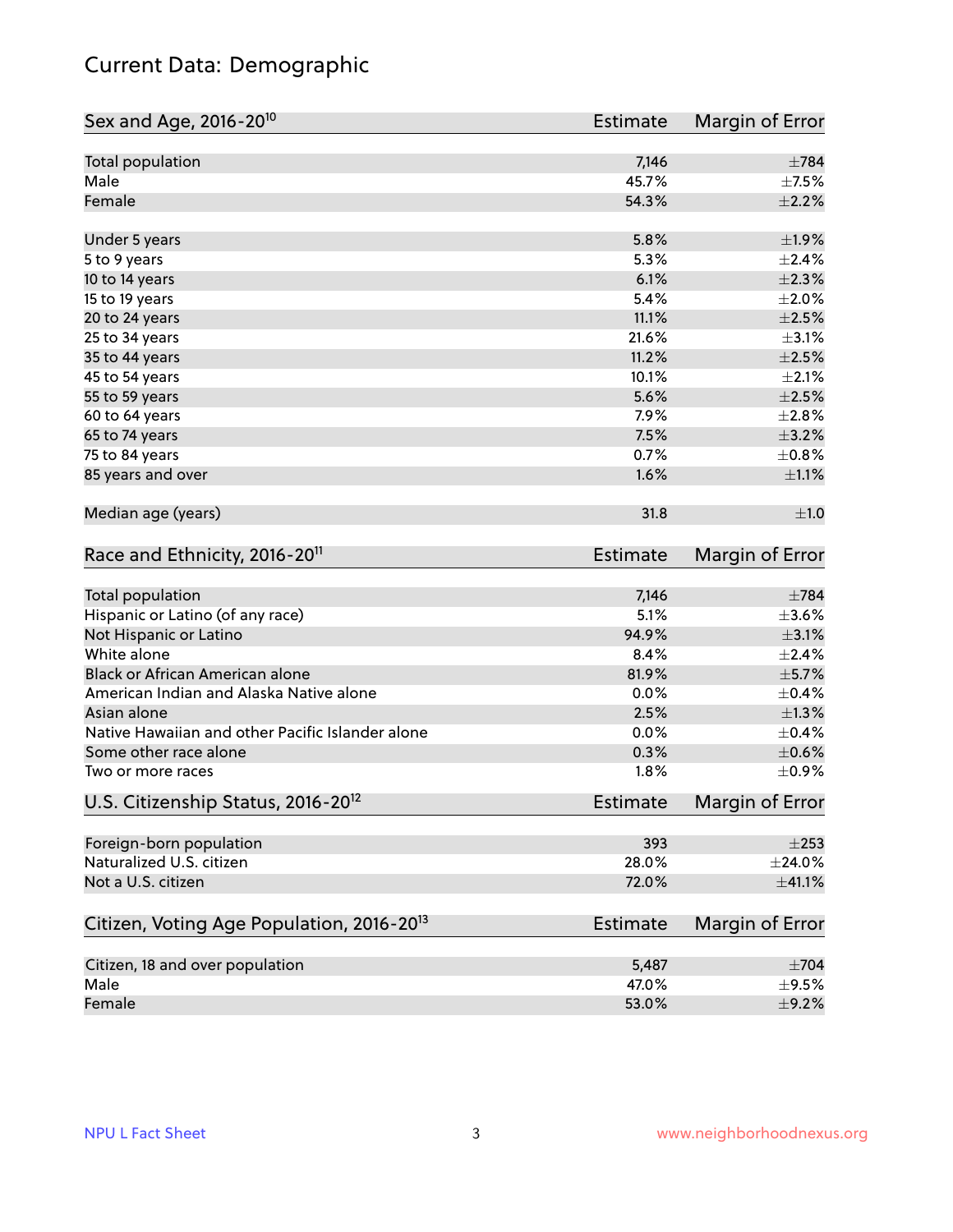#### Current Data: Economic

| Income, 2016-20 <sup>14</sup>                                     | <b>Estimate</b> | Margin of Error |
|-------------------------------------------------------------------|-----------------|-----------------|
| All households                                                    | 2,875           | $\pm 261$       |
| Less than \$10,000                                                | 17.6%           | $\pm$ 4.5%      |
| \$10,000 to \$14,999                                              | 12.8%           | $\pm$ 3.7%      |
|                                                                   |                 |                 |
| \$15,000 to \$24,999                                              | 13.5%           | ±4.3%           |
| \$25,000 to \$34,999                                              | 7.9%            | $\pm 3.0\%$     |
| \$35,000 to \$49,999                                              | 20.8%           | $\pm$ 7.1%      |
| \$50,000 to \$74,999                                              | 14.2%           | $\pm$ 4.4%      |
| \$75,000 to \$99,999                                              | 5.2%            | ±2.1%           |
| \$100,000 to \$149,999                                            | 6.1%            | ±2.8%           |
| \$150,000 to \$199,999                                            | 1.5%            | $\pm 1.1\%$     |
| \$200,000 or more                                                 | 0.5%            | $\pm1.0\%$      |
| Median household income (dollars)                                 | \$33,108        | ±3,571          |
| Mean household income (dollars)                                   | \$40,401        | ±4,093          |
| Households with earnings                                          | 76.3%           | $\pm 2.9\%$     |
| Mean earnings (dollars)                                           | \$44,988        | $\pm$ 4,471     |
| Households with Social Security                                   | 24.9%           | $\pm$ 6.7%      |
| Mean Social Security income (dollars)                             | \$13,267        | ± 6,179         |
| Households with retirement income                                 | 11.8%           | $\pm$ 6.6%      |
| Mean retirement income (dollars)                                  | \$10,105        | $\pm$ 5,220     |
| Households with Supplemental Security Income                      | 8.4%            | $\pm 2.5\%$     |
| Mean Supplemental Security Income (dollars)                       | \$7,631         | ±1,316          |
| Households with cash public assistance income                     | 3.9%            | $\pm 2.0\%$     |
| Mean cash public assistance income (dollars)                      | \$1,469         | $\pm$ 970       |
| Households with Food Stamp/SNAP benefits in the past 12<br>months | 41.0%           | $\pm$ 7.2%      |
|                                                                   |                 |                 |
| Family households                                                 | 1,210           | $\pm 223$       |
| Less than \$10,000                                                | 10.4%           | $\pm$ 4.7%      |
| \$10,000 to \$14,999                                              | 10.8%           | $\pm$ 5.4%      |
| \$15,000 to \$24,999                                              | 25.5%           | $\pm$ 10.1%     |
| \$25,000 to \$34,999                                              | 5.2%            | $\pm$ 4.0%      |
| \$35,000 to \$49,999                                              | 21.2%           | ±14.3%          |
| \$50,000 to \$74,999                                              | 15.2%           | $\pm$ 6.1%      |
| \$75,000 to \$99,999                                              | 6.2%            | $\pm$ 3.7%      |
| \$100,000 to \$149,999                                            | 4.4%            | $\pm$ 3.7%      |
| \$150,000 to \$199,999                                            | 1.1%            | $\pm 2.1\%$     |
| \$200,000 or more                                                 | 0.0%            | ±2.4%           |
| Median family income (dollars)                                    | \$32,775        | ± 6,494         |
| Mean family income (dollars)                                      | \$39,773        | $\pm$ 5,545     |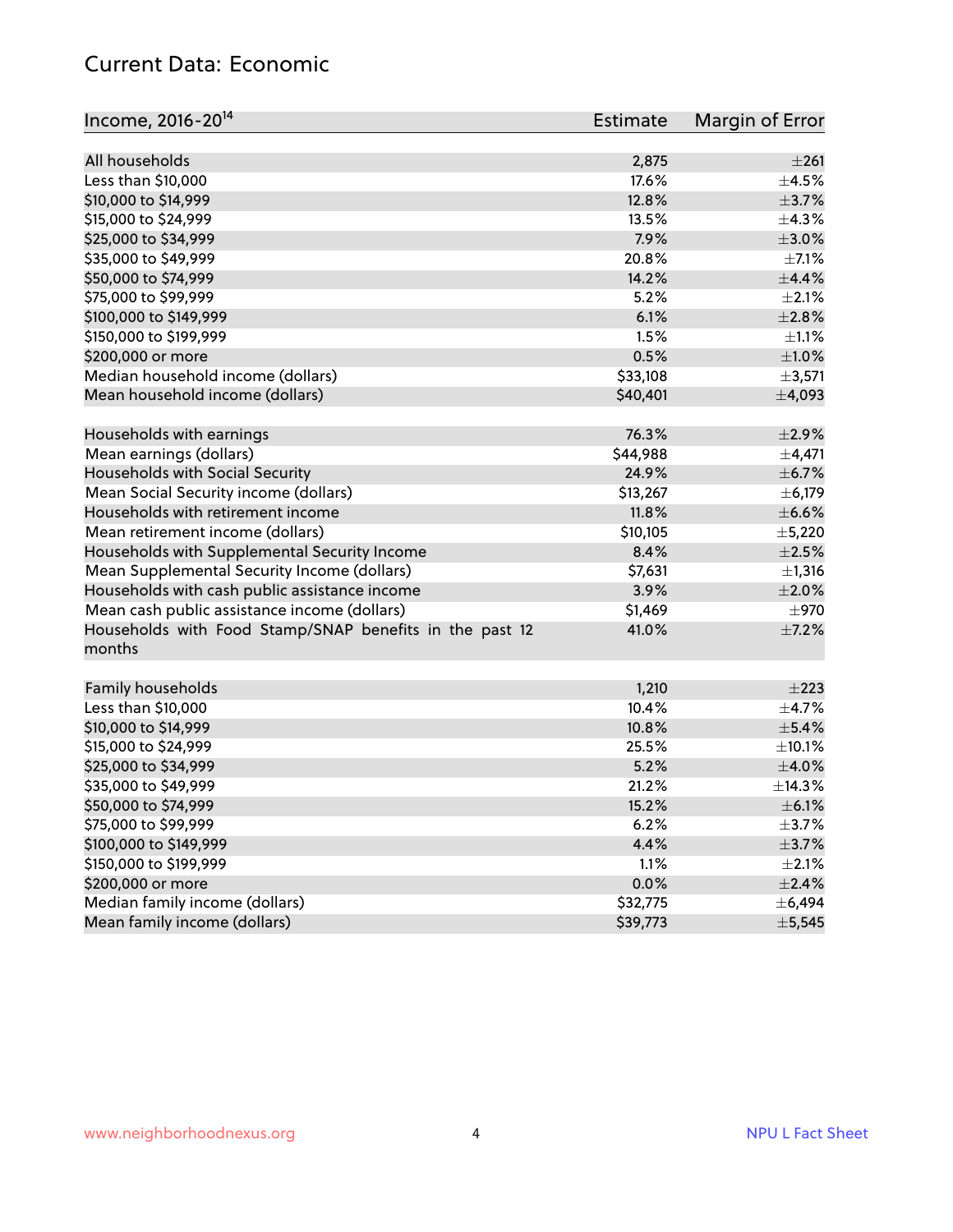## Current Data: Economic, continued...

| Income, 2016-20, continued <sup>15</sup>                              | <b>Estimate</b> | <b>Margin of Error</b> |
|-----------------------------------------------------------------------|-----------------|------------------------|
|                                                                       |                 |                        |
| Nonfamily households                                                  | 1,665           | $\pm 231$              |
| Median nonfamily income (dollars)                                     | \$29,212        | ± 5,146                |
| Mean nonfamily income (dollars)                                       | \$39,277        | ±6,239                 |
| Median earnings for workers (dollars)                                 | \$21,479        | ±1,005                 |
| Median earnings for male full-time, year-round workers<br>(dollars)   | \$37,646        | ±3,903                 |
| Median earnings for female full-time, year-round workers<br>(dollars) | \$28,502        | ±6,069                 |
| Per capita income (dollars)                                           | \$17,515        | ±1,103                 |
| Families Below Poverty Level, 2016-20 <sup>16</sup>                   | <b>Estimate</b> | <b>Margin of Error</b> |
|                                                                       |                 |                        |
| <b>All Families</b>                                                   | 1,210           | $\pm 223$              |
| Percent below poverty                                                 | 31.6%           | $\pm$ 5.9%             |
| Families with related children under 18 years                         | 706             | $\pm$ 178              |
| Percent below poverty                                                 | 49.8%           | $\pm$ 9.2%             |
| Families with related children under 5 years only                     | 123             | $\pm$ 88               |
| Percent below poverty                                                 | 42.3%           | ±39.3%                 |
| Married couple families                                               | 320             | $\pm$ 122              |
| Percent below poverty                                                 | 19.4%           | ±15.3%                 |
| Married couple families with related children under 18 years          | 182             | $\pm$ 104              |
| Percent below poverty                                                 | 34.0%           | ±22.6%                 |
| Married couple families with related children under 5 years           | 65              | $\pm$ 59               |
| Percent below poverty                                                 | 30.8%           | ±54.3%                 |
| Families with female householder, no spouse present                   | 674             | $\pm$ 149              |
| Percent below poverty                                                 | 46.6%           | ±9.0%                  |
| Families with female householder, no spouse present with              | 465             | $\pm$ 132              |
| related children under 18 years                                       |                 |                        |
| Percent below poverty                                                 | 61.1%           | ±8.7%                  |
| Families with female householder, no spouse present with              | 45              | $\pm$ 49               |
| related children under 5 years                                        |                 |                        |
| Percent below poverty                                                 | 71.1%           | ±22.1%                 |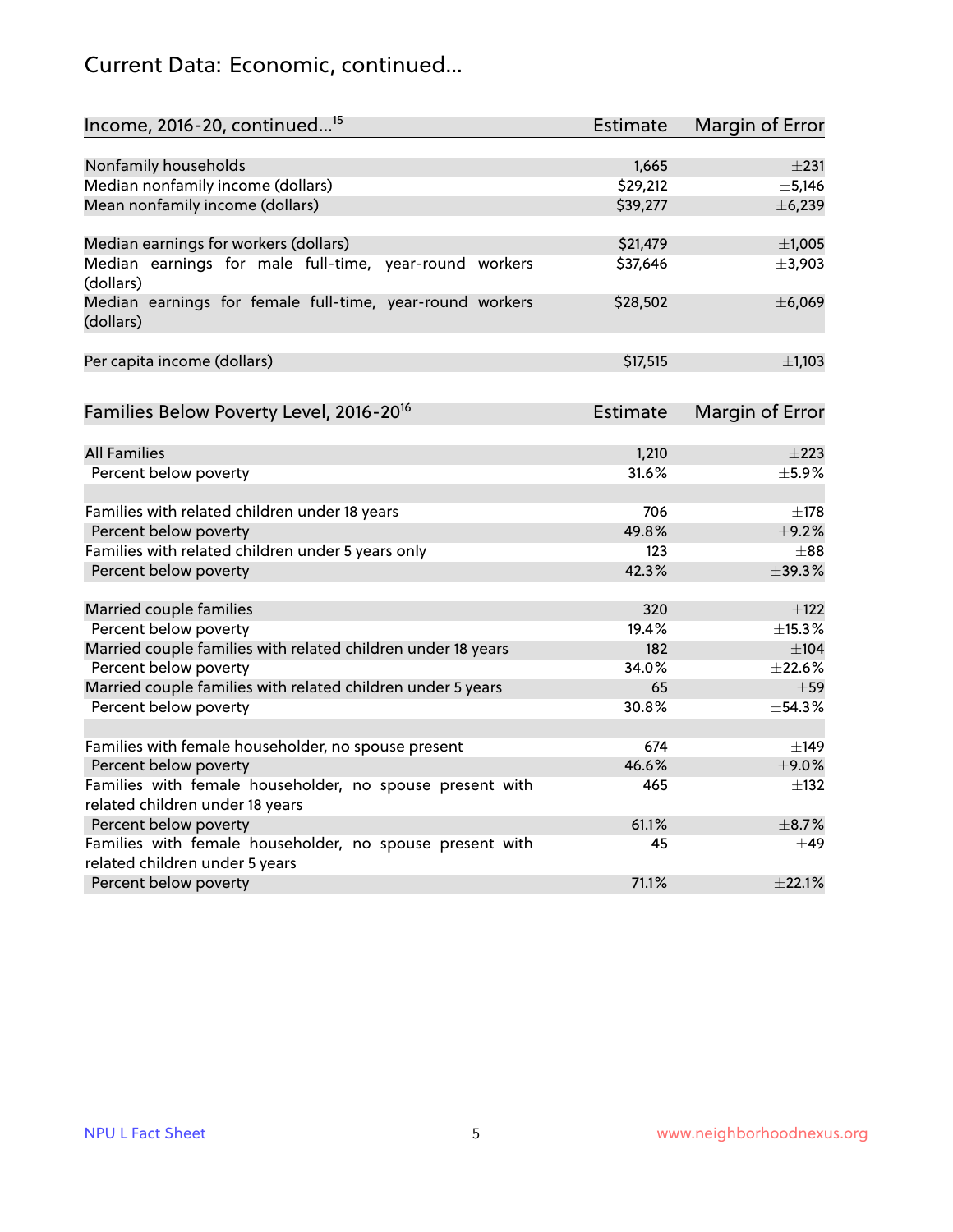#### Current Data: Economic, continued...

| People Below Poverty Level, 2016-20 <sup>17</sup> | <b>Estimate</b> | Margin of Error |
|---------------------------------------------------|-----------------|-----------------|
|                                                   |                 |                 |
| Total population                                  | 7,069           | $\pm 784$       |
| Percent below poverty                             | 39.0%           | $\pm$ 5.4%      |
| Population under 18 years                         | 1,440           | $\pm$ 318       |
| Percent below poverty                             | 57.8%           | $\pm$ 9.4%      |
| Population 18 years and over                      | 5,629           | $\pm 649$       |
| Percent below poverty                             | 34.2%           | $\pm$ 3.9%      |
| Population 18 to 64 years                         | 4.926           | $\pm$ 568       |
| Percent below poverty                             | 35.3%           | $\pm$ 4.4%      |
| Population 65 years and over                      | 704             | $\pm$ 313       |
| Percent below poverty                             | 26.7%           | $\pm$ 7.8%      |

| Poverty by Race/Ethnicity, 2016-20 <sup>18</sup> | <b>Estimate</b> | Margin of Error |
|--------------------------------------------------|-----------------|-----------------|
|                                                  |                 |                 |
| Non-Hispanic White population                    | 579             | $\pm 180$       |
| Percent below poverty                            | 44.8%           | $\pm 21.1\%$    |
| <b>Black population</b>                          | 5,873           | $\pm 761$       |
| Percent below poverty                            | 40.3%           | $\pm$ 6.0%      |
| Asian population                                 | 178             | $\pm$ 98        |
| Percent below poverty                            | 29.8%           | ±32.1%          |
| Hispanic or Latino population                    | 339             | $\pm 256$       |
| Percent below poverty                            | 16.2%           | $\pm$ 8.7%      |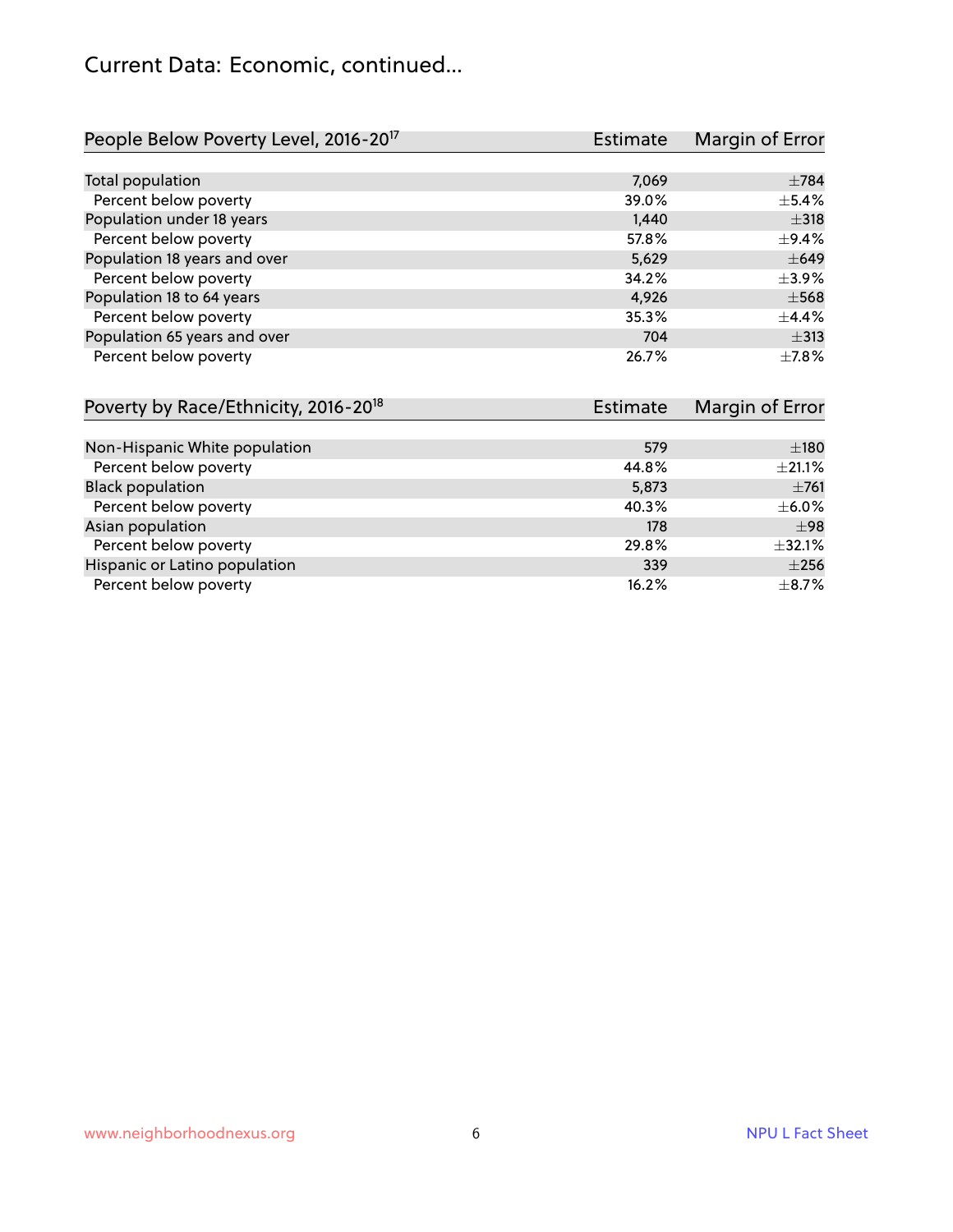## Current Data: Employment

| Employment Status, 2016-20 <sup>19</sup>                      | <b>Estimate</b> | Margin of Error |
|---------------------------------------------------------------|-----------------|-----------------|
|                                                               |                 |                 |
| Population 16 years and over                                  | 5,846           | $\pm 700$       |
| In labor force                                                | 60.1%           | ±10.1%          |
| Civilian labor force                                          | 59.9%           | $\pm 10.1\%$    |
| Employed                                                      | 53.5%           | $\pm 2.2\%$     |
| Unemployed                                                    | 6.4%            | $\pm$ 3.4%      |
| <b>Armed Forces</b>                                           | 0.1%            | $\pm 2.2\%$     |
| Not in labor force                                            | 39.9%           | $\pm$ 6.2%      |
| Civilian labor force                                          | 3,503           | ±418            |
| <b>Unemployment Rate</b>                                      | 10.7%           | $\pm$ 5.6%      |
|                                                               |                 |                 |
| Females 16 years and over                                     | 3,121           | $\pm$ 340       |
| In labor force                                                | 60.7%           | $\pm$ 7.0%      |
| Civilian labor force                                          | 60.7%           | $\pm$ 7.0%      |
| Employed                                                      | 56.8%           | $\pm$ 7.1%      |
| Own children of the householder under 6 years                 | 446             | $\pm 180$       |
|                                                               | 48.2%           |                 |
| All parents in family in labor force                          |                 | $\pm 20.7\%$    |
| Own children of the householder 6 to 17 years                 | 846             | $+251$          |
| All parents in family in labor force                          | 72.2%           | ±16.8%          |
|                                                               |                 |                 |
| Industry, 2016-20 <sup>20</sup>                               | Estimate        | Margin of Error |
| Civilian employed population 16 years and over                | 3,127           | $\pm$ 396       |
| Agriculture, forestry, fishing and hunting, and mining        | 0.0%            | $\pm$ 1.3%      |
| Construction                                                  | 2.1%            | $\pm 2.0\%$     |
| Manufacturing                                                 | 3.6%            | ±1.9%           |
| Wholesale trade                                               | 1.4%            | $\pm1.6\%$      |
| Retail trade                                                  | 14.4%           | $\pm$ 4.6%      |
| Transportation and warehousing, and utilities                 | 8.6%            | $\pm$ 3.2%      |
| Information                                                   | 3.8%            | $\pm 2.1\%$     |
| Finance and insurance, and real estate and rental and leasing | 3.7%            | $\pm 2.2\%$     |
| Professional, scientific, and management, and administrative  | 17.2%           | $\pm$ 4.4%      |
| and waste management services                                 |                 |                 |
| Educational services, and health care and social assistance   | 15.2%           | $\pm$ 4.2%      |
| Arts, entertainment, and recreation, and accommodation and    | 22.3%           | $\pm$ 5.3%      |
| food services                                                 |                 |                 |
| Other services, except public administration                  | 5.3%            | $\pm$ 3.1%      |
| Public administration                                         | 2.3%            | ±1.8%           |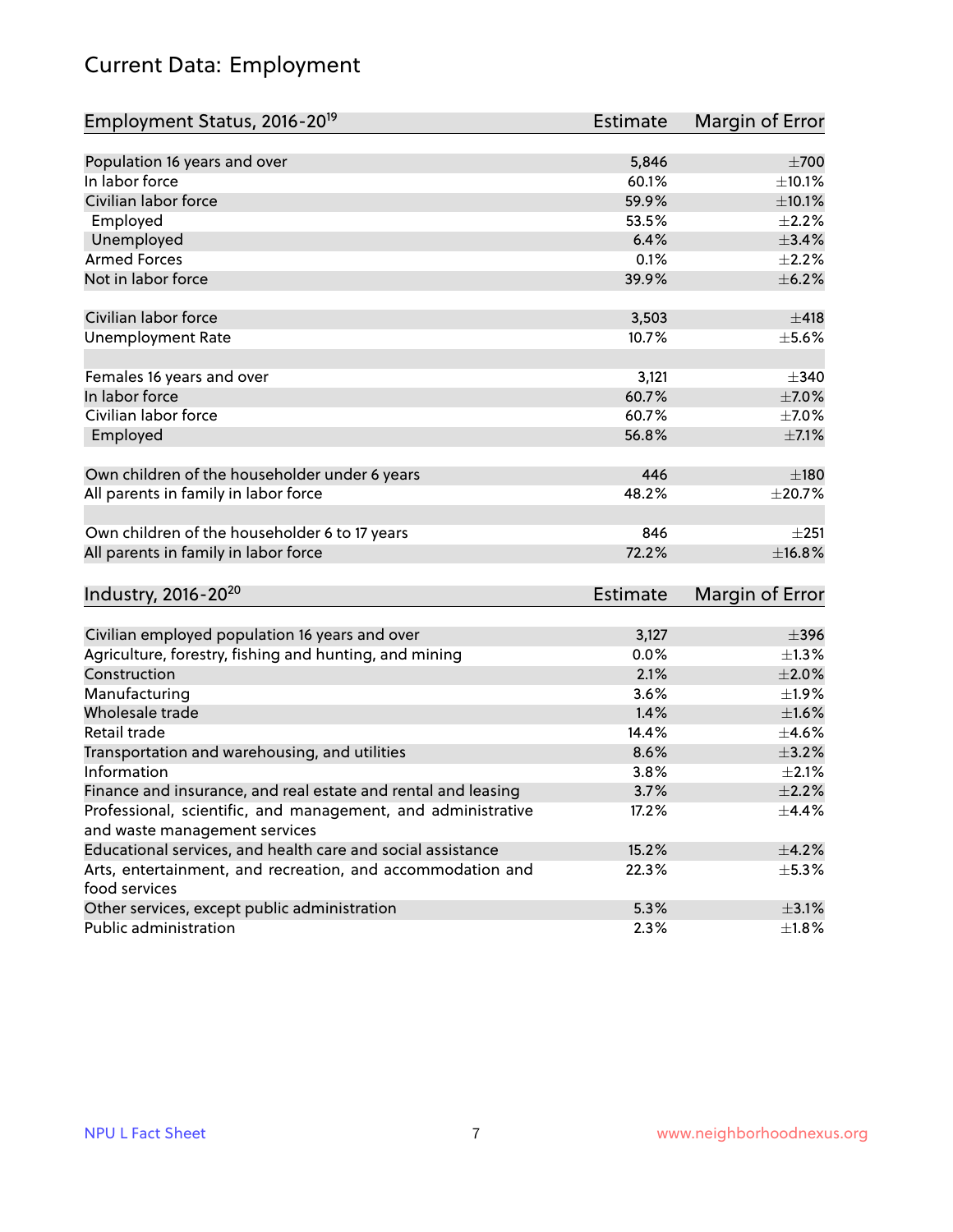## Current Data: Employment, continued...

| Occupation, 2016-20 <sup>21</sup>                                         | Estimate | Margin of Error |
|---------------------------------------------------------------------------|----------|-----------------|
| Civilian employed population 16 years and over                            | 3,127    | $\pm$ 396       |
| Management, business, science, and arts occupations                       | 28.3%    | ±4.8%           |
| Service occupations                                                       | 26.6%    | $\pm$ 5.3%      |
| Sales and office occupations                                              | 29.2%    | $\pm$ 7.3%      |
| Natural resources, construction, and maintenance occupations              | 2.8%     | $\pm 2.0\%$     |
| Production, transportation, and material moving occupations               | 13.1%    | $\pm 4.0\%$     |
| Class of Worker, 2016-20 <sup>22</sup>                                    | Estimate | Margin of Error |
| Civilian employed population 16 years and over                            | 3,127    | $\pm$ 396       |
| Private wage and salary workers                                           | 87.0%    | $\pm$ 5.2%      |
| <b>Government workers</b>                                                 | 8.5%     | $\pm$ 3.1%      |
| Self-employed in own not incorporated business workers                    | 4.0%     | $\pm 2.3\%$     |
| Unpaid family workers                                                     | 0.6%     | $\pm 1.5\%$     |
| Job Flows, 2019 <sup>23</sup>                                             |          | 2019            |
| <b>Total Jobs in NPU</b>                                                  |          | 3,002           |
| Held by residents of NPU                                                  |          | 1.0%            |
| Held by non-residents of NPU                                              |          | 99.0%           |
| Jobs by Industry Sector, 2019 <sup>24</sup>                               |          | 2019            |
| Total Jobs in NPU                                                         |          | 3,002           |
| <b>Goods Producing sectors</b>                                            |          | 5.7%            |
| Trade, Transportation, and Utilities sectors                              |          | 18.3%           |
| All Other Services sectors                                                |          | 76.1%           |
|                                                                           |          |                 |
| Total Jobs in NPU held by NPU residents<br><b>Goods Producing sectors</b> |          | 30<br>13.3%     |
| Trade, Transportation, and Utilities sectors                              |          | 10.0%           |
| All Other Services sectors                                                |          | 76.7%           |
| Jobs by Earnings, 2019 <sup>25</sup>                                      |          | 2019            |
|                                                                           |          |                 |
| Total Jobs in NPU                                                         |          | 3,002           |
| Jobs with earnings \$1250/month or less                                   |          | 26.7%           |
| Jobs with earnings \$1251/month to \$3333/month                           |          | 32.6%           |
| Jobs with earnings greater than \$3333/month                              |          | 40.6%           |
| Total Jobs in NPU held by NPU residents                                   |          | 30              |
| Jobs with earnings \$1250/month or less                                   |          | 30.0%           |
| Jobs with earnings \$1251/month to \$3333/month                           |          | 43.3%           |
| Jobs with earnings greater than \$3333/month                              |          | 26.7%           |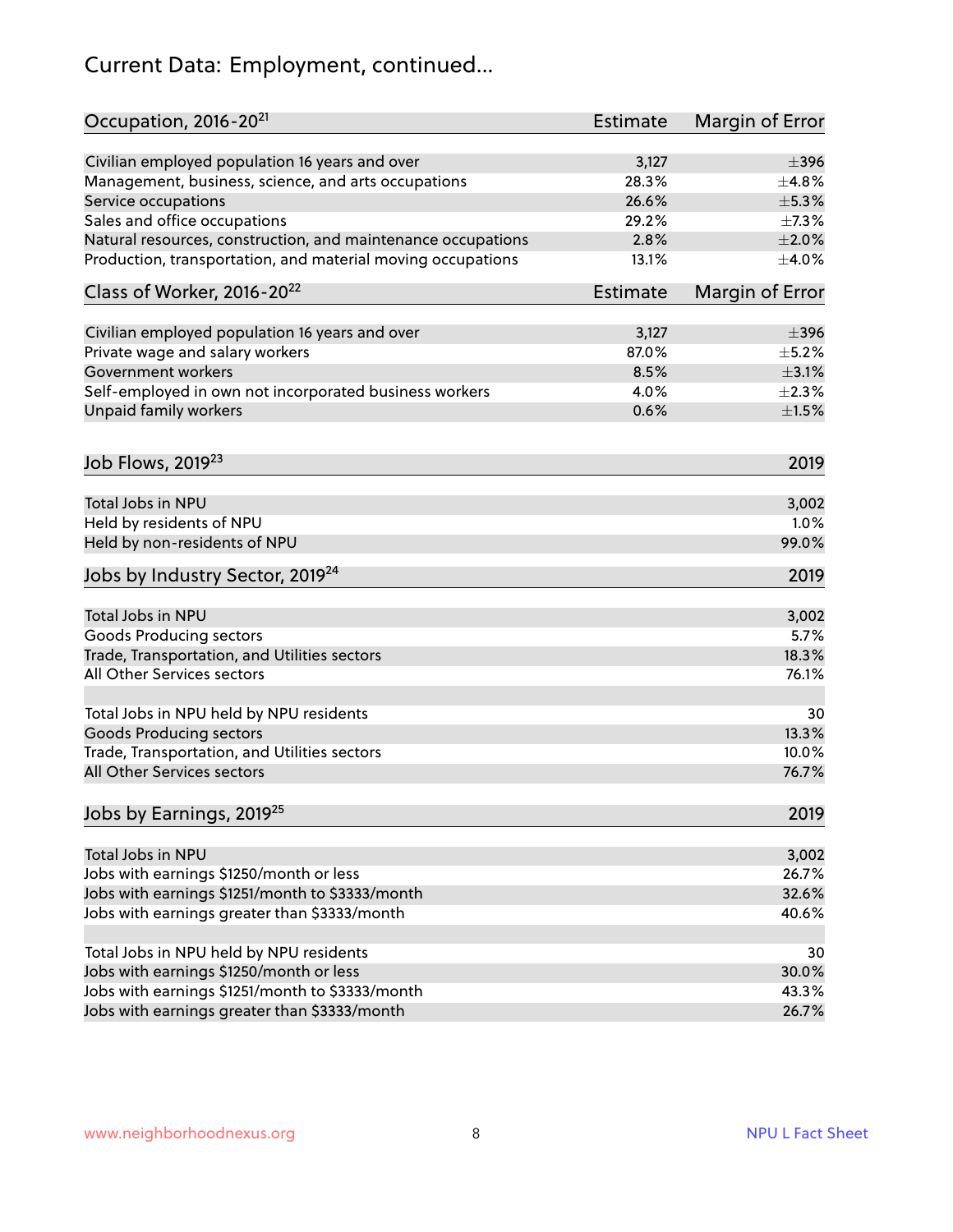## Current Data: Employment, continued...

| Jobs by Age of Worker, 2019 <sup>26</sup> | 2019  |
|-------------------------------------------|-------|
|                                           |       |
| Total Jobs in NPU                         | 3,002 |
| Jobs with workers age 29 or younger       | 25.0% |
| Jobs with workers age 30 to 54            | 53.0% |
| Jobs with workers age 55 or older         | 22.1% |
|                                           |       |
| Total Jobs in NPU held by NPU residents   | 30    |
| Jobs with workers age 29 or younger       | 16.7% |
| Jobs with workers age 30 to 54            | 46.7% |
| Jobs with workers age 55 or older         | 36.7% |

#### Current Data: Education

| School Enrollment, 2016-20 <sup>27</sup>       | Estimate | Margin of Error |
|------------------------------------------------|----------|-----------------|
|                                                |          |                 |
| Population 3 years and over enrolled in school | 1,723    | $\pm$ 327       |
| Nursery school, preschool                      | 3.7%     | $\pm$ 3.1%      |
| Kindergarten                                   | 4.6%     | $\pm$ 3.5%      |
| Elementary school (grades 1-8)                 | 38.0%    | $\pm 10.0\%$    |
| High school (grades 9-12)                      | 16.4%    | $\pm$ 7.8%      |
| College or graduate school                     | 37.4%    | $+4.9%$         |

| Educational Attainment, 2016-20 <sup>28</sup> | <b>Estimate</b> | Margin of Error |
|-----------------------------------------------|-----------------|-----------------|
|                                               |                 |                 |
| Population 25 years and over                  | 4,737           | $\pm$ 670       |
| Less than 9th grade                           | 2.9%            | $\pm 2.2\%$     |
| 9th to 12th grade, no diploma                 | 14.2%           | $\pm$ 4.4%      |
| High school graduate (includes equivalency)   | 31.1%           | $\pm$ 9.1%      |
| Some college, no degree                       | 20.3%           | $\pm$ 3.3%      |
| Associate's degree                            | 5.1%            | $\pm 2.2\%$     |
| Bachelor's degree                             | 17.6%           | $\pm$ 3.3%      |
| Graduate or professional degree               | 8.9%            | $\pm 2.8\%$     |
|                                               |                 |                 |
| Percent high school graduate or higher        | 83.0%           | $\pm$ 3.9%      |
| Percent bachelor's degree or higher           | 26.5%           | $\pm$ 3.5%      |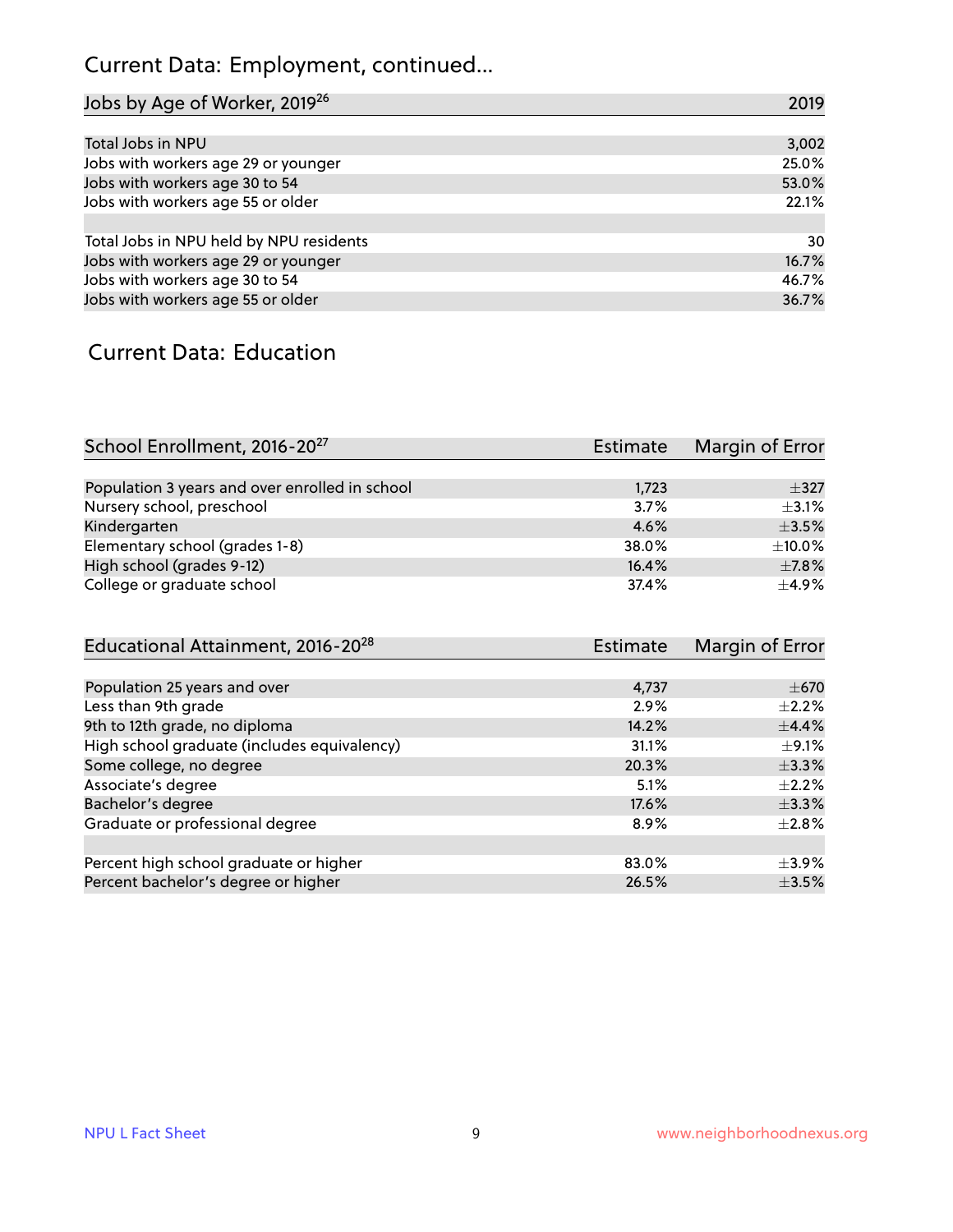#### Current Data: Housing

| Households by Type, 2016-20 <sup>29</sup>            | Estimate        | Margin of Error |
|------------------------------------------------------|-----------------|-----------------|
|                                                      |                 |                 |
| <b>Total households</b>                              | 2,875           | $\pm 261$       |
| Family households (families)                         | 42.1%           | ±6.8%           |
| With own children under 18 years                     | 21.3%           | $\pm$ 5.6%      |
| Married-couple family                                | 11.1%           | $\pm 4.0\%$     |
| With own children of the householder under 18 years  | 6.2%            | ±3.3%           |
| Male householder, no spouse present, family          | 7.5%            | $\pm$ 5.7%      |
| With own children of the householder under 18 years  | 1.7%            | $\pm1.7\%$      |
| Female householder, no spouse present, family        | 23.4%           | ±4.3%           |
| With own children of the householder under 18 years  | 13.4%           | $\pm$ 4.4%      |
| Nonfamily households                                 | 57.9%           | $\pm$ 6.1%      |
| Householder living alone                             | 40.0%           | $\pm$ 5.2%      |
| 65 years and over                                    | 7.1%            | $\pm 2.9\%$     |
|                                                      |                 |                 |
| Households with one or more people under 18 years    | 24.6%           | ±4.9%           |
| Households with one or more people 65 years and over | 19.4%           | $\pm$ 6.5%      |
| Average household size                               | 2.42            | $\pm$ 0.16      |
| Average family size                                  | 3.56            | $\pm$ 0.32      |
| Housing Occupancy, 2016-20 <sup>30</sup>             | Estimate        | Margin of Error |
|                                                      |                 |                 |
| Total housing units                                  | 3,941           | $\pm 269$       |
| Occupied housing units                               | 72.9%           | ±4.3%           |
| Vacant housing units                                 | 27.1%           | $\pm 2.8\%$     |
| Homeowner vacancy rate                               | 4.7             | $\pm$ 6.7       |
| Rental vacancy rate                                  | 9.3             | $\pm 2.8$       |
| Units in Structure, 2016-20 <sup>31</sup>            | <b>Estimate</b> | Margin of Error |
| Total housing units                                  | 3,941           | $\pm 269$       |
| 1-unit, detached                                     | 28.1%           | ±3.3%           |
| 1-unit, attached                                     | 0.5%            | $\pm$ 0.7%      |
| 2 units                                              | 4.7%            | ±1.9%           |
| 3 or 4 units                                         | 5.6%            | $\pm 2.0\%$     |
| 5 to 9 units                                         | 15.2%           | $\pm$ 3.6%      |
| 10 to 19 units                                       | 23.3%           | ±3.8%           |
| 20 or more units                                     | 22.2%           | $\pm$ 5.1%      |
| Mobile home                                          | 0.3%            | $\pm$ 0.8%      |
| Boat, RV, van, etc.                                  | 0.0%            | $\pm$ 0.7%      |
|                                                      |                 |                 |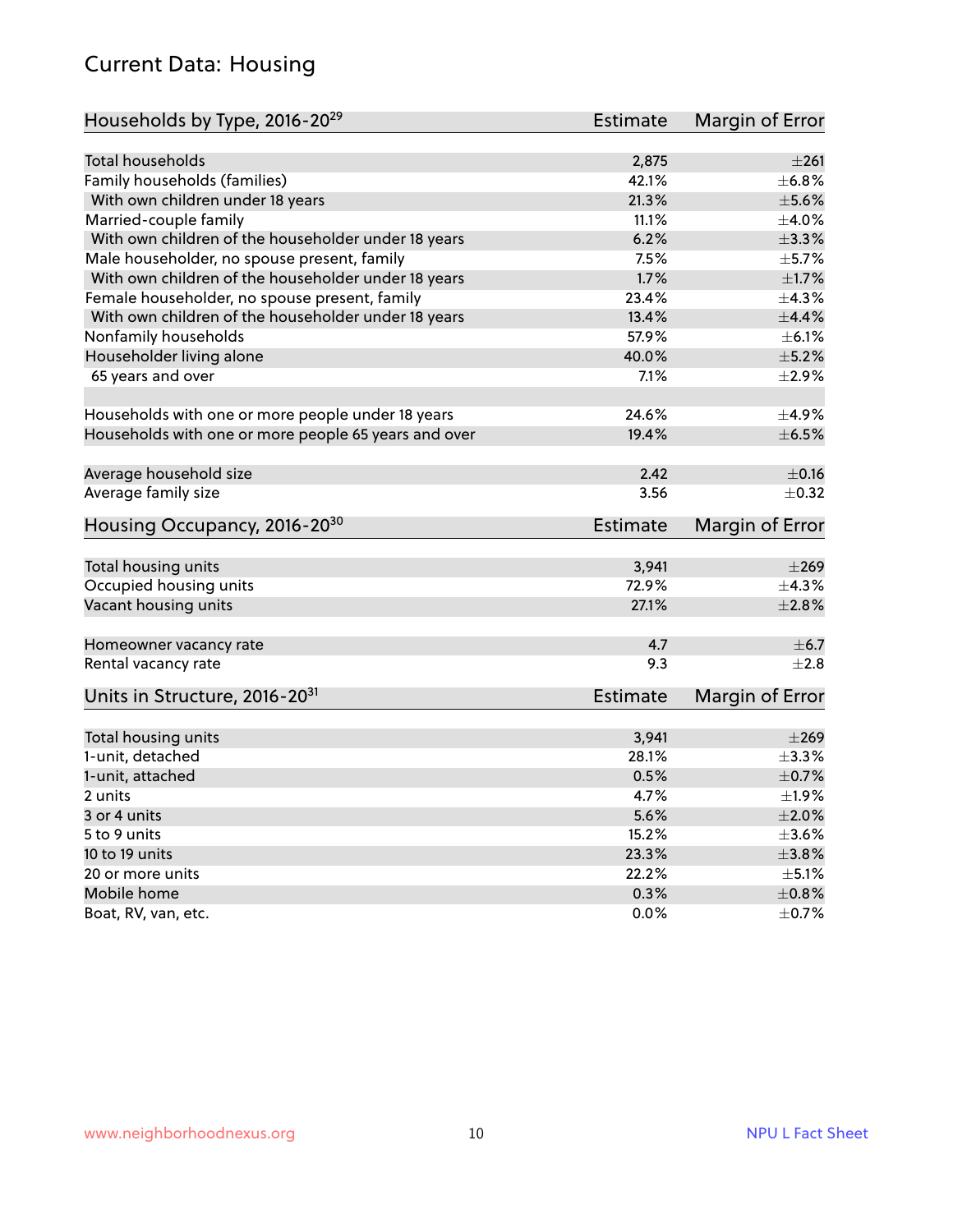#### Current Data: Housing, continued...

| Year Structure Built, 2016-20 <sup>32</sup>    | Estimate        | <b>Margin of Error</b> |
|------------------------------------------------|-----------------|------------------------|
| Total housing units                            | 3,941           | $\pm 269$              |
| Built 2014 or later                            | 0.7%            | $\pm$ 0.8%             |
| Built 2010 to 2013                             | 4.1%            | $\pm1.7\%$             |
| Built 2000 to 2009                             | 31.4%           | $\pm$ 4.1%             |
| Built 1990 to 1999                             | 20.7%           | ±3.2%                  |
| Built 1980 to 1989                             | 5.5%            | $\pm 2.1\%$            |
| Built 1970 to 1979                             | 7.7%            | $\pm 4.6\%$            |
| Built 1960 to 1969                             | 5.3%            | ±1.9%                  |
| Built 1950 to 1959                             | 8.2%            | $\pm 2.3\%$            |
| Built 1940 to 1949                             | 6.7%            | $\pm 2.2\%$            |
| Built 1939 or earlier                          | 9.7%            | $\pm 2.9\%$            |
| Housing Tenure, 2016-2033                      | Estimate        | Margin of Error        |
| Occupied housing units                         | 2,875           | $\pm 261$              |
| Owner-occupied                                 | 15.8%           | ±4.1%                  |
| Renter-occupied                                | 84.2%           | ±4.3%                  |
|                                                |                 |                        |
| Average household size of owner-occupied unit  | 2.62            | $\pm$ 0.31             |
| Average household size of renter-occupied unit | 2.38            | $\pm$ 0.21             |
| Residence 1 Year Ago, 2016-20 <sup>34</sup>    | <b>Estimate</b> | <b>Margin of Error</b> |
| Population 1 year and over                     | 7,099           | $\pm 783$              |
| Same house                                     | 77.5%           | ±7.3%                  |
| Different house in the U.S.                    | 21.9%           | $\pm$ 4.1%             |
| Same county                                    | 12.0%           | $\pm$ 3.8%             |
| Different county                               | 9.9%            | $\pm 2.3\%$            |
| Same state                                     | 6.6%            | $\pm 1.9\%$            |
| Different state                                | 3.3%            | $\pm1.5\%$             |
| Abroad                                         | 0.6%            | $\pm$ 0.5%             |
| Value of Housing Unit, 2016-20 <sup>35</sup>   | Estimate        | Margin of Error        |
| Owner-occupied units                           | 455             | ±124                   |
| Less than \$50,000                             | 8.3%            | ±18.4%                 |
| \$50,000 to \$99,999                           | 17.9%           | $\pm$ 16.0%            |
| \$100,000 to \$149,999                         | 21.5%           | ±13.5%                 |
| \$150,000 to \$199,999                         | 12.3%           | ±10.8%                 |
| \$200,000 to \$299,999                         | 24.4%           | ±16.6%                 |
| \$300,000 to \$499,999                         | 12.3%           | ±13.3%                 |
| \$500,000 to \$999,999                         | 3.3%            | $\pm$ 8.9%             |
| \$1,000,000 or more                            | 0.0%            | $\pm$ 11.2%            |
| Mortgage Status, 2016-20 <sup>36</sup>         | <b>Estimate</b> | Margin of Error        |
|                                                |                 |                        |
| Owner-occupied units                           | 455             | ±124                   |
| Housing units with a mortgage                  | 66.7%           | $\pm$ 5.2%             |

Housing units without a mortgage  $\pm 17.1\%$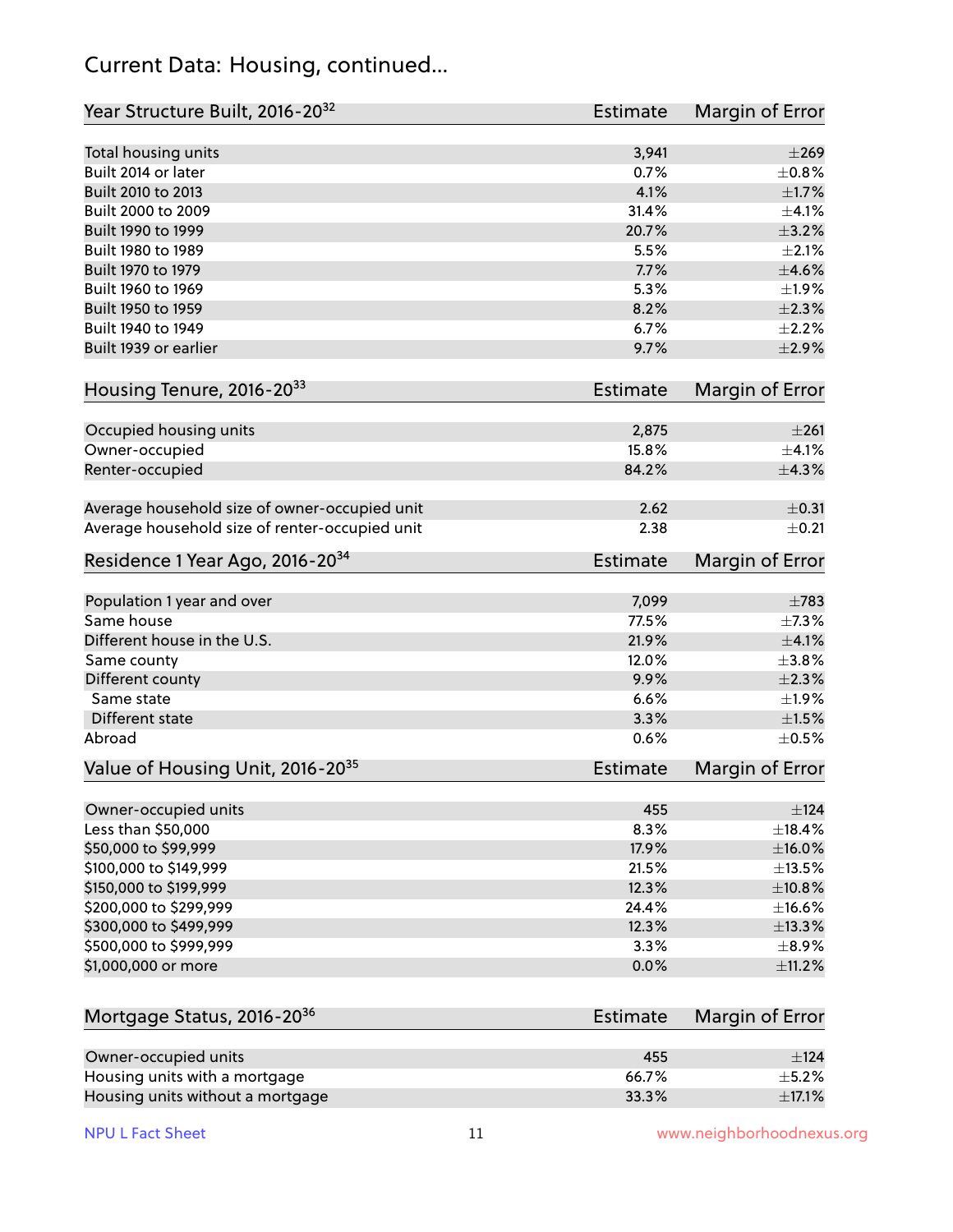## Current Data: Housing, continued...

| Selected Monthly Owner Costs, 2016-20 <sup>37</sup> | <b>Estimate</b> | Margin of Error |
|-----------------------------------------------------|-----------------|-----------------|
|                                                     |                 |                 |
| Housing units with a mortgage                       | 304             | $\pm$ 86        |
| Less than \$300                                     | 1.6%            | $\pm$ 13.6%     |
| \$300 to \$499                                      | 5.1%            | ±14.1%          |
| \$500 to \$999                                      | 34.9%           | ±24.9%          |
| \$1,000 to \$1,499                                  | 49.5%           | ±19.2%          |
| \$1,500 to \$1,999                                  | 5.3%            | $\pm$ 9.7%      |
| \$2,000 to \$2,999                                  | 2.6%            | ±13.5%          |
| \$3,000 or more                                     | 1.0%            | ±16.2%          |
|                                                     |                 |                 |
| Median (dollars)                                    | \$1,076         | ±92             |
|                                                     |                 |                 |
| Housing units without a mortgage                    | 151             | $\pm$ 88        |
| Less than \$150                                     | 0.0%            | $\pm 27.5\%$    |
| \$150 to \$249                                      | 9.7%            | $\pm$ 24.8%     |
| \$250 to \$349                                      | 46.0%           | ±40.6%          |
| \$350 to \$499                                      | 27.1%           | ±31.9%          |
| \$500 to \$699                                      | 5.3%            | ±27.1%          |
| \$700 or more                                       | 11.9%           | ± 60.7%         |
|                                                     |                 |                 |
| Median (dollars)                                    | \$337           | $\pm$ 35        |

| Selected Monthly Owner Costs as a Percentage of | <b>Estimate</b> | Margin of Error |
|-------------------------------------------------|-----------------|-----------------|
| Household Income, 2016-20 <sup>38</sup>         |                 |                 |
|                                                 |                 |                 |
| Housing units with a mortgage <sup>39</sup>     | 304             | $\pm$ 118       |
| Less than 20.0 percent                          | 35.5%           | $\pm$ 17.2%     |
| 20.0 to 24.9 percent                            | 10.5%           | ±11.4%          |
| 25.0 to 29.9 percent                            | 4.3%            | $\pm$ 9.3%      |
| 30.0 to 34.9 percent                            | 15.1%           | ±13.2%          |
| 35.0 percent or more                            | 34.5%           | $\pm 20.2\%$    |
|                                                 |                 |                 |
| Housing units without a mortgage <sup>40</sup>  | 131             | ±111            |
| Less than 10.0 percent                          | 30.1%           | $\pm$ 35.8%     |
| 10.0 to 14.9 percent                            | 6.7%            | $\pm 21.0\%$    |
| 15.0 to 19.9 percent                            | 13.7%           | $\pm 28.5\%$    |
| 20.0 to 24.9 percent                            | 2.5%            | $\pm 22.0\%$    |
| 25.0 to 29.9 percent                            | 7.6%            | ±21.8%          |
| 30.0 to 34.9 percent                            | $0.0\%$         | $\pm$ 22.4%     |
| 35.0 percent or more                            | 39.3%           | $\pm$ 49.7%     |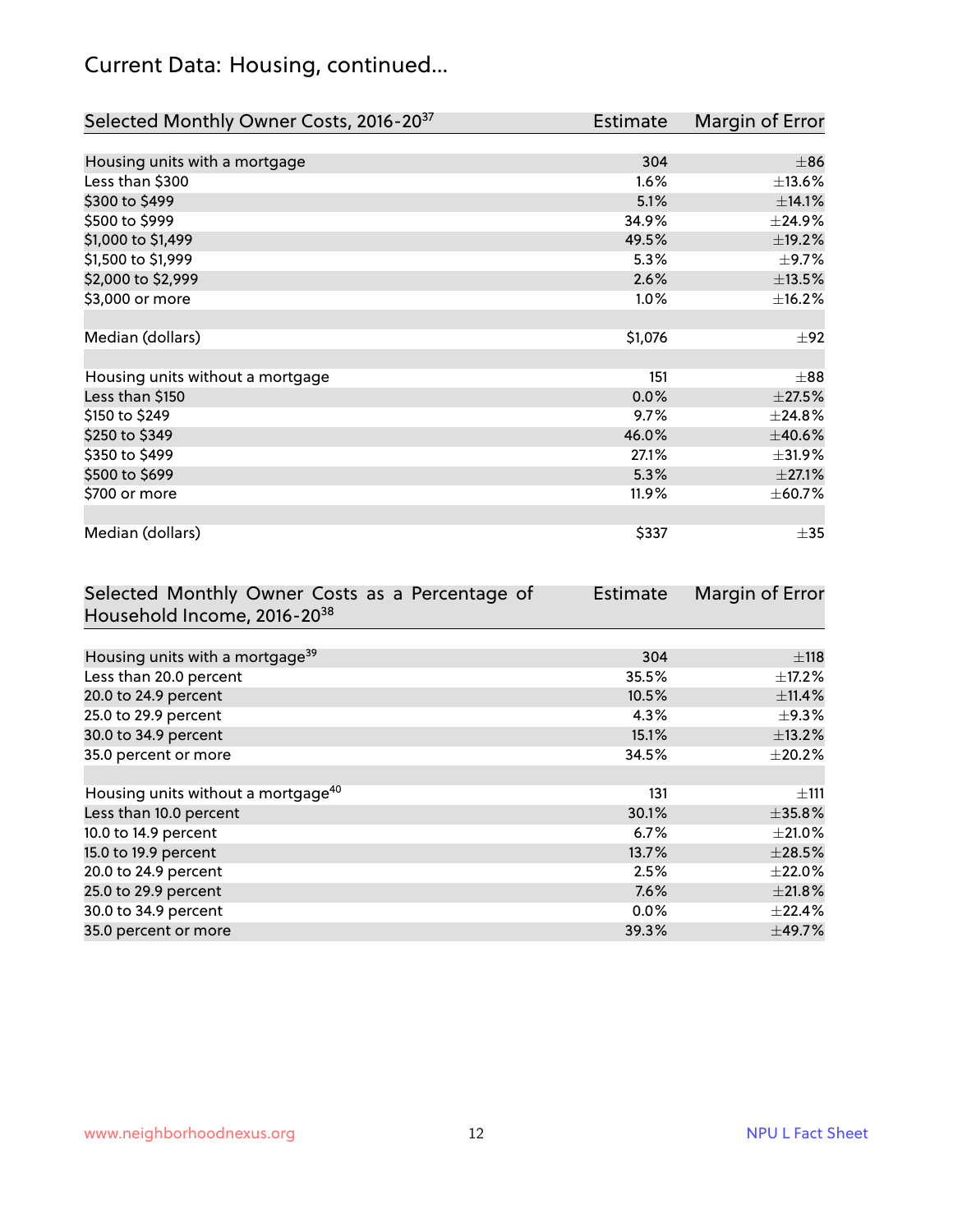#### Current Data: Housing, continued...

| Gross Rent, 2016-20 <sup>41</sup>               | <b>Estimate</b> | Margin of Error |
|-------------------------------------------------|-----------------|-----------------|
|                                                 |                 |                 |
| Occupied units paying rent                      | 2,338           | $\pm$ 247       |
| Less than \$200                                 | 0.3%            | $\pm 2.2\%$     |
| \$200 to \$499                                  | 5.7%            | ±3.9%           |
| \$500 to \$749                                  | 15.2%           | $\pm$ 5.1%      |
| \$750 to \$999                                  | 28.8%           | $\pm$ 8.1%      |
| \$1,000 to \$1,499                              | 37.3%           | $\pm$ 6.5%      |
| \$1,500 to \$1,999                              | 12.2%           | $\pm 4.5\%$     |
| \$2,000 or more                                 | 0.6%            | $\pm 2.5\%$     |
| Median (dollars)                                | \$1,001         | ±41             |
|                                                 |                 |                 |
| No rent paid                                    | 82              | $\pm$ 56        |
|                                                 |                 |                 |
| Gross Rent as a Percentage of Household Income, | <b>Estimate</b> | Margin of Error |
| $2016 - 20^{42}$                                |                 |                 |
|                                                 |                 |                 |
| Occupied units paying rent <sup>43</sup>        | 2,277           | $\pm$ 318       |
| Less than 15.0 percent                          | 5.6%            | $\pm 2.7\%$     |
| 15.0 to 19.9 percent                            | 9.2%            | ±3.4%           |
| 20.0 to 24.9 percent                            | 7.7%            | $\pm$ 3.4%      |
| 25.0 to 29.9 percent                            | 14.8%           | $\pm$ 8.2%      |
| 30.0 to 34.9 percent                            | 8.6%            | $\pm 3.6\%$     |
| 35.0 percent or more                            | 54.2%           | $\pm$ 4.2%      |

## Current Data: Transportation

| Commuting to Work, 2016-20 <sup>44</sup>  | Estimate | Margin of Error |
|-------------------------------------------|----------|-----------------|
|                                           |          |                 |
| Workers 16 years and over                 | 3,013    | $\pm$ 335       |
| Car, truck, or van - drove alone          | 53.2%    | $\pm$ 6.2%      |
| Car, truck, or van - carpooled            | 7.2%     | $\pm$ 3.3%      |
| Public transportation (excluding taxicab) | 23.6%    | $\pm$ 4.8%      |
| Walked                                    | 5.5%     | $\pm$ 3.1%      |
| Other means                               | $7.1\%$  | $\pm$ 3.9%      |
| Worked at home                            | 3.4%     | $\pm$ 1.7%      |
|                                           |          |                 |
| Mean travel time to work (minutes)        | 31.1     | $+2.2$          |

| Access to a Vehicle, 2016-20 <sup>45</sup> | Estimate | Margin of Error |
|--------------------------------------------|----------|-----------------|
|                                            |          |                 |
| Occupied housing units                     | 2,875    | $\pm 261$       |
| No vehicles available                      | 36.4%    | $+6.7%$         |
| 1 vehicle available                        | 43.7%    | $\pm$ 5.6%      |
| 2 vehicles available                       | 14.9%    | $+4.4%$         |
| 3 or more vehicles available               | 4.9%     | $\pm$ 3.1%      |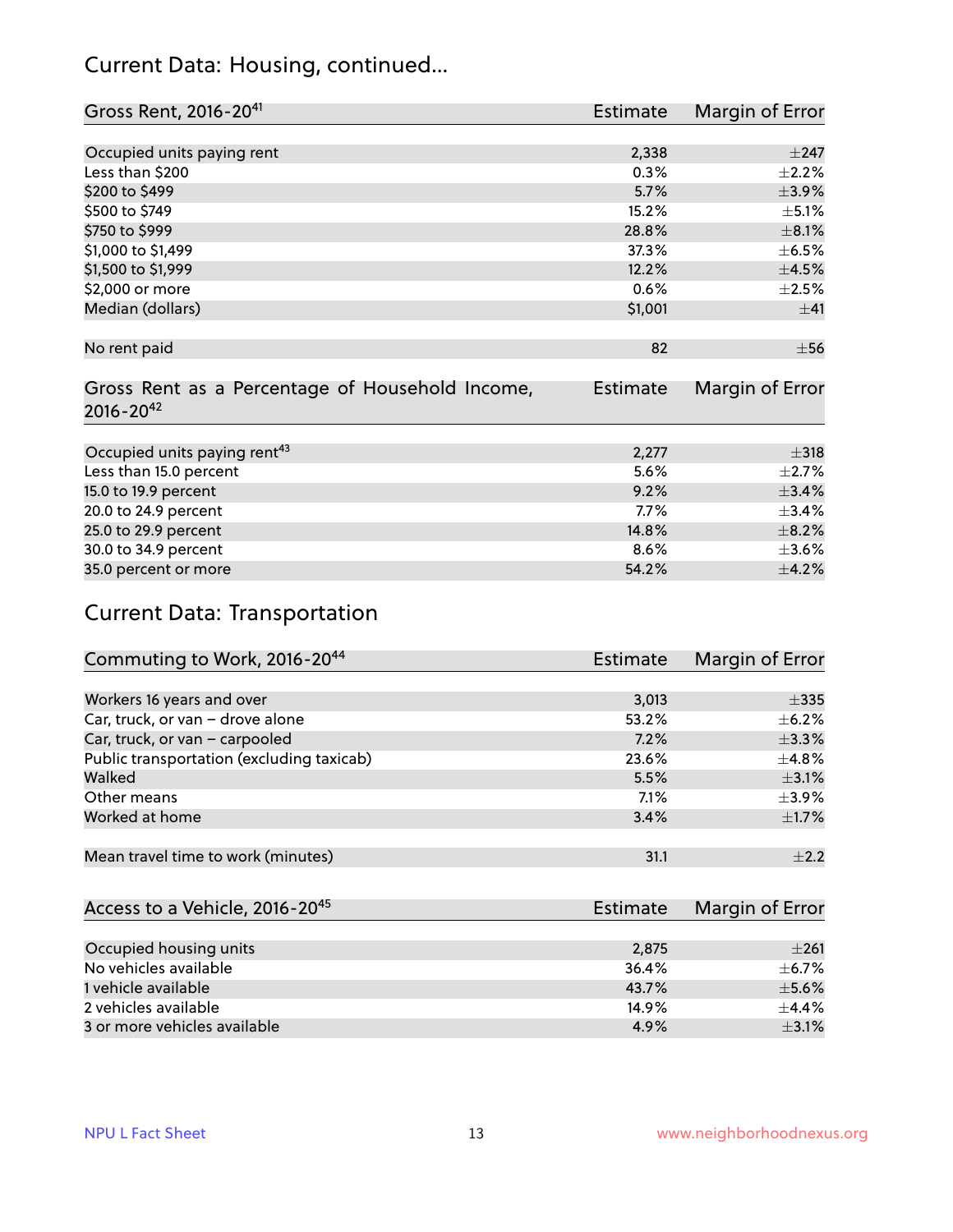#### Current Data: Health

| Health Insurance coverage, 2016-2046                    | <b>Estimate</b> | Margin of Error |
|---------------------------------------------------------|-----------------|-----------------|
|                                                         |                 |                 |
| Civilian Noninstitutionalized Population                | 7,138           | $\pm 784$       |
| With health insurance coverage                          | 79.5%           | $\pm$ 12.1%     |
| With private health insurance coverage                  | 47.0%           | $\pm$ 4.6%      |
| With public health coverage                             | 41.4%           | $\pm$ 5.5%      |
| No health insurance coverage                            | 20.5%           | $\pm$ 4.0%      |
| Civilian Noninstitutionalized Population Under 19 years | 1,516           | ±1,516          |
| No health insurance coverage                            | 8.9%            | $\pm$ 7.3%      |
| Civilian Noninstitutionalized Population 19 to 64 years | 4,919           | $\pm 485$       |
| In labor force:                                         | 3,382           | $\pm$ 357       |
| Employed:                                               | 3,011           | $\pm$ 327       |
| With health insurance coverage                          | 77.2%           | $\pm$ 5.0%      |
| With private health insurance coverage                  | 70.0%           | $\pm$ 6.7%      |
| With public coverage                                    | 8.6%            | ±3.8%           |
| No health insurance coverage                            | 22.8%           | $\pm$ 6.5%      |
| Unemployed:                                             | 371             | $+327$          |
| With health insurance coverage                          | 61.8%           | ±16.3%          |
| With private health insurance coverage                  | 25.3%           | $\pm 21.6\%$    |
| With public coverage                                    | 40.2%           | ±12.1%          |
| No health insurance coverage                            | 38.2%           | $\pm 21.1\%$    |
|                                                         |                 |                 |
| Not in labor force:                                     | 1,537           | $\pm$ 389       |
| With health insurance coverage                          | 67.5%           | $\pm 23.8\%$    |
| With private health insurance coverage                  | 30.4%           | ±4.8%           |
| With public coverage                                    | 46.4%           | $\pm$ 9.2%      |
| No health insurance coverage                            | 32.5%           | ±10.3%          |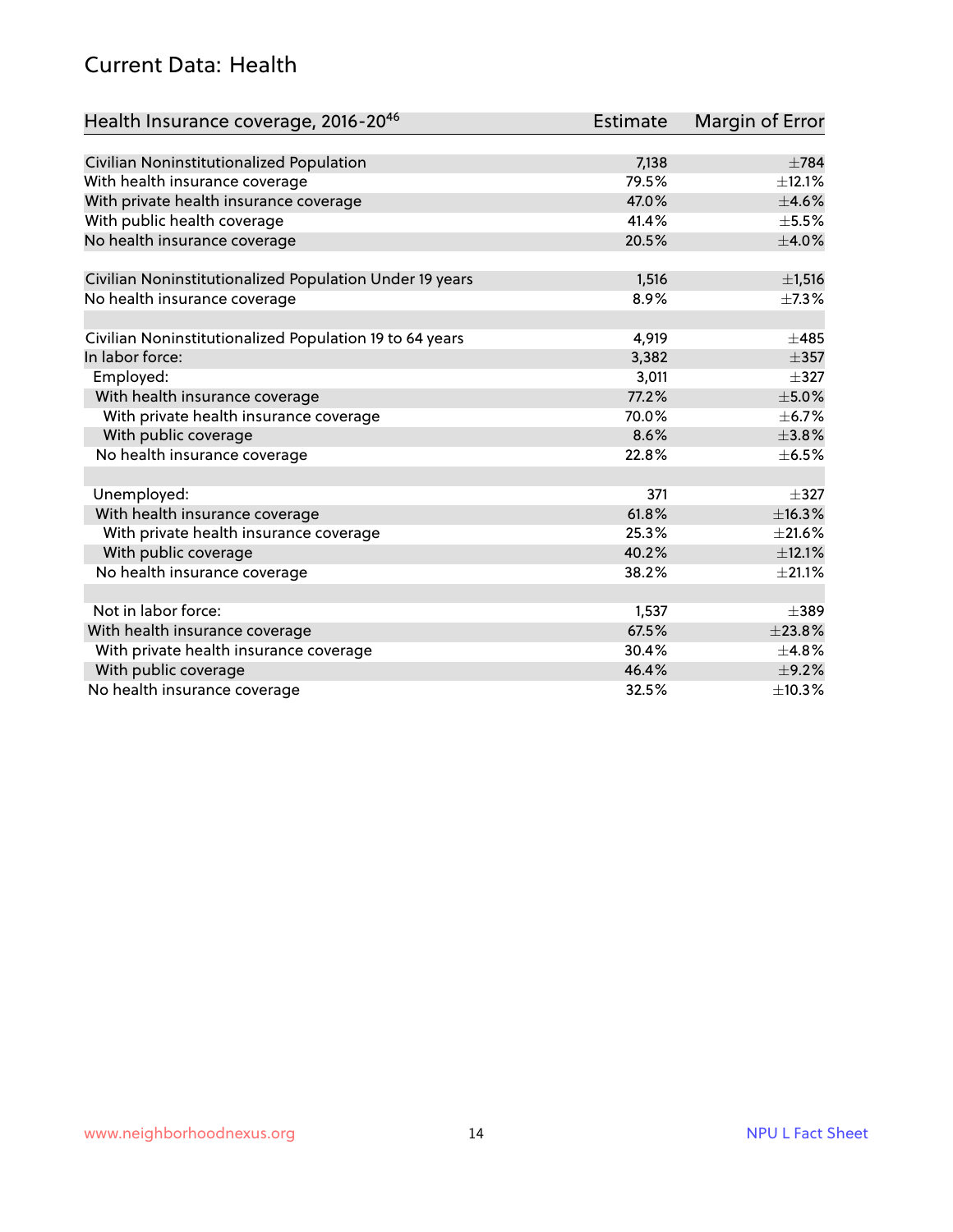#### Notes:

- 1. Source: U.S. Census Bureau, Decennial Census 2000, SF1 tables P8, P12; American Community Survey, tables B01001, B03002
- 2. This category includes Pacific Islanders, Native Americans and Alaska Natives, people who identify as some other race, and those who identify as bi/multi racial.
- 3. Source: U.S. Census Bureau, Decennial Census 2000, SF1 tables P15, P16, P18, P19; American Community Survey, tables B11001, B11005, B11003
- 4. Source: U.S. Census Bureau, Decennial Census 2000, SF3 table P37; American Community Survey, table B15002
- 5. Source: U.S. Census Bureau, Longitudinal Employer-Household Dynamics Residential Area Characteristics, Table JT01 (Primary Jobs); Workplace Area Characteristics, Table JT00 (All Jobs)
- 6. Source: U.S. Census Bureau, Decennial Census 2000, SF3 tables P52, P87; American Community Survey, tables B19001, B17001
- 7. Source: U.S. Census Bureau, Decennial Census 2000, SF1 tables H3, H4; American Community Survey, tables B25002, B25009
- 8. Source: U.S. Census Bureau, Decennial Census 2000, SF3 table H44; American Community Survey, tables B25044
- 9. Source: Atlanta Police Department, COBRA; U.S. Census Bureau, American Community Survey, table B01001
- 10. Source: U.S. Census Bureau, American Community Survey, table B01001
- 11. Source: U.S. Census Bureau, American Community Survey, table B03002
- 12. Source: U.S. Census Bureau, American Community Survey, table B05002
- 13. Source: U.S. Census Bureau, American Community Survey, table B05003
- 14. Source: U.S. Census Bureau, American Community Survey, tables B19001, B19025, B19051, B19061, B19055, B19065, B19059, B19069, B19056, B19066, B19057, B19067, B22001, B19101, B19127
- 15. Source: U.S. Census Bureau, American Community Survey, tables B19201, B19214, B20017, B19313
- 16. Source: U.S. Census Bureau, American Community Survey, table B17010
- 17. Source: U.S. Census Bureau, American Community Survey, tables B17001, B17006, B17021, B17007. Table totals may be lower than the total population, as they are based on the population for whom poverty status is determined.
- 18. Source: U.S. Census Bureau, American Community Survey, B17001H, B17001B, B17001D, B17001I. Table totals may be lower than the total population, as they are based on the population for whom poverty status is determined.
- 19. Source: U.S. Census Bureau, American Community Survey, tables B23001, B23008
- 20. Source: U.S. Census Bureau, American Community Survey, table C24030
- 21. Source: U.S. Census Bureau, American Community Survey, table C24010
- 22. Source: U.S. Census Bureau, American Community Survey, table B24080
- 23. Source: U.S. Census Bureau, Longitudinal Employer-Household Dynamics Origin-Destination Data, Tables JT00 Main and JT00 Aux
- 24. Source: U.S. Census Bureau, Longitudinal Employer-Household Dynamics Origin-Destination Data, Tables JT00 Main and JT00 Aux
- 25. Source: U.S. Census Bureau, Longitudinal Employer-Household Dynamics Origin-Destination Data, Tables JT00 Main and JT00 Aux
- 26. Source: U.S. Census Bureau, Longitudinal Employer-Household Dynamics Origin-Destination Data, Tables JT00 Main and JT00 Aux
- 27. Source: U.S. Census Bureau, American Community Survey, table B14001
- 28. Source: U.S. Census Bureau, American Community Survey, table B15002
- 29. Source: U.S. Census Bureau, American Community Survey, tables B11001, B11003, B11007, B11005, B09019
- 30. Source: U.S. Census Bureau, American Community Survey, tables B25002, B25003, B25004
- 31. Source: U.S. Census Bureau, American Community Survey, table B25024
- 32. Source: U.S. Census Bureau, American Community Survey, table B25034
- 33. Source: U.S. Census Bureau, American Community Survey, tables B25009, B25008, B25003
- 34. Source: U.S. Census Bureau, American Community Survey, table B07003
- 35. Source: U.S. Census Bureau, American Community Survey, table B25075. This value is self-reported and may differ from home values as determined by the County Tax Assessor.
- 36. Source: U.S. Census Bureau, American Community Survey, table B25081
- 37. Source: U.S. Census Bureau, American Community Survey, table B25087
- 38. Source: U.S. Census Bureau, American Community Survey, table B25091
- 39. Excludes units where Selected Monthly Owner Costs as a Percentage of Income cannot be computed.
- 40. Excludes units where Selected Monthly Owner Costs as a Percentage of Income cannot be computed.
- 41. Source: U.S. Census Bureau, American Community Survey, table B25063
- 42. Source: U.S. Census Bureau, American Community Survey, table B25070
- 43. Excludes units where Gross Rent as a Percentage of Income cannot be computed.
- 44. Source: U.S. Census Bureau, American Community Survey, tables B08101, B08013
- 45. Source: U.S. Census Bureau, American Community Survey, table B25044
- 46. Source: U.S. Census Bureau, American Community Survey, tables B18135, B27011

The dagger (†) symbol denotes values that cannot be computed.